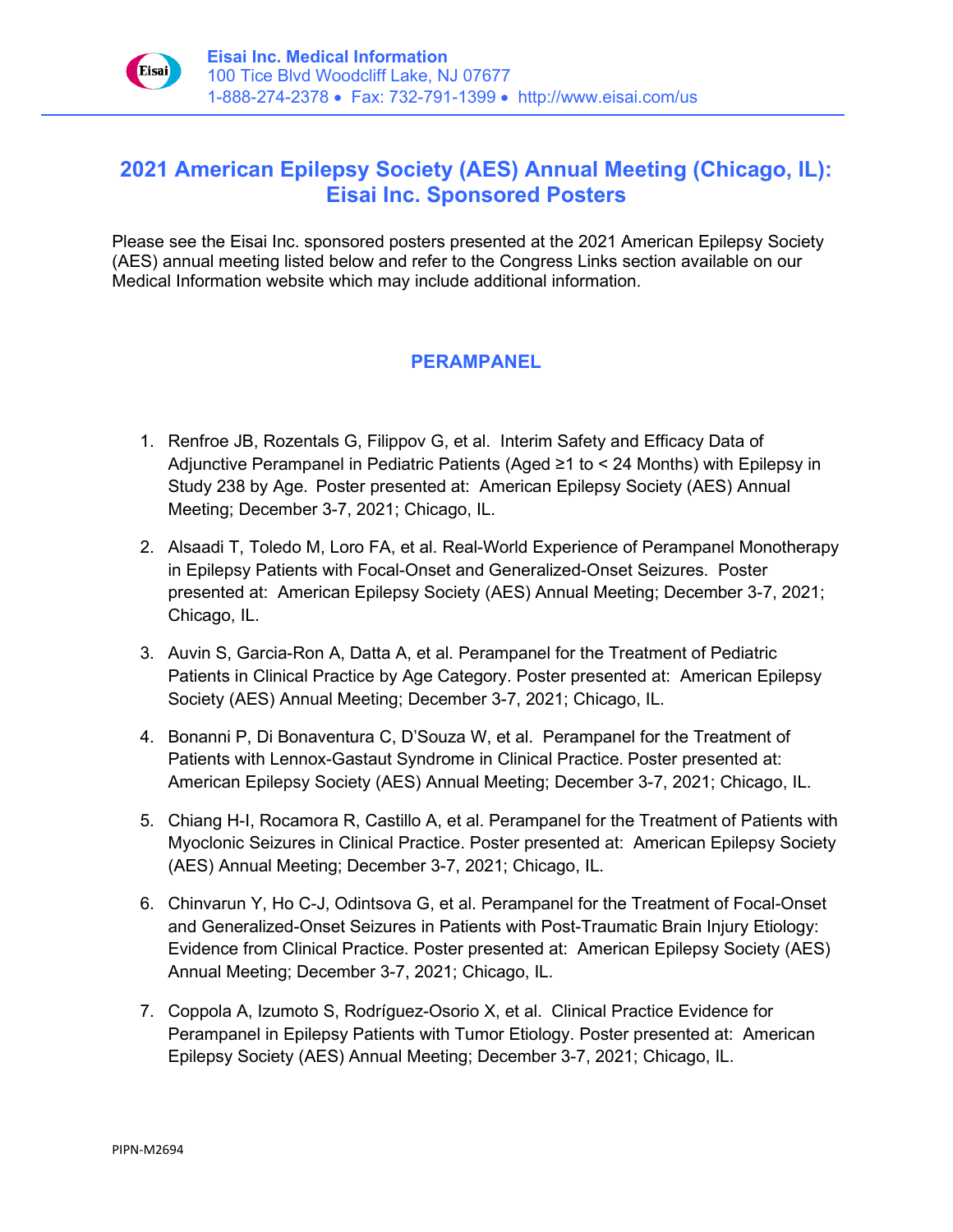- 8. De Liso P, Wu T, Jacobs J, et al. Perampanel for the Treatment of Epilepsy Patients with Intellectual Disability in Clinical Practice. Poster presented at: American Epilepsy Society (AES) Annual Meeting; December 3-7, 2021; Chicago, IL.
- 9. Delgado RT, Morillo L, Vlasov P, et al. Real-World Evidence on the Use of Perampanel for the Treatment of Epilepsy Patients with Vascular Etiology. Poster presented at: American Epilepsy Society (AES) Annual Meeting; December 3-7, 2021; Chicago, IL.
- 10. Gil-López FJ, Shankar R, Yamamoto T, et al. Effectiveness, Safety and Tolerability of Perampanel in Adolescents with Focal-Onset and Generalized-Onset Seizures: Evidence from Clinical Practice. Poster presented at: American Epilepsy Society (AES) Annual Meeting; December 3-7, 2021; Chicago, IL.
- 11. Inaji M, McMurray R, Rohracher A, et al. The Use of Perampanel in Elderly Epilepsy Patients: Pooled Analysis of Real-World Studies. Poster presented at: American Epilepsy Society (AES) Annual Meeting; December 3-7, 2021; Chicago, IL.
- 12. Santamarina E, Abril-Jaramillo J, Rodriguez-Osorio X, et al. Perampanel as Early Addon Therapy for Epilepsy Patients with Focal-onset and Generalized-Onset Seizures Treated in Clinical Practice. Poster presented at: American Epilepsy Society (AES) Annual Meeting; December 3-7, 2021; Chicago, IL.
- 13. Strzelczyk A, Wehner T, Deleo F, et al. Pooled Analysis of Adult Epilepsy Patients Treated with Perampanel in Everyday Clinical Practice. Poster presented at: American Epilepsy Society (AES) Annual Meeting; December 3-7, 2021; Chicago, IL.
- 14. Trinka E, Mohanraj R, Maeda T, et al. Perampanel for the Treatment of Patients with Idiopathic Generalized Epilepsy in Clinical Practice. Poster presented at: American Epilepsy Society (AES) Annual Meeting; December 3-7, 2021; Chicago, IL.
- 15. Moseley BD, Wright J, Gupta S, et al. Real-World Impact of Perampanel Use Among Patients Diagnosed with Epilepsy in the United States. Poster presented at: American Epilepsy Society (AES) Annual Meeting; December 3-7, 2021; Chicago, IL.
- 16. Segal E, Aguilera-Albesa S, Filippov G, et al. Design of Study 236: A Phase II, Multicenter, Open-Label, Single-Arm Study of Adjunctive Perampanel in Patients (Aged 1 Month to <18 Years) with Childhood Epilepsy. Poster presented at: American Epilepsy Society (AES) Annual Meeting; December 3-7, 2021; Chicago, IL.
- 17. Zafar M, Rozentals G, Filippov G, et al. Adjunctive Perampanel in Pediatric Patients (Aged ≥1 to < 24 Months) with Epilepsy in Study 238: Interim Safety Parameter Data. Poster presented at: American Epilepsy Society (AES) Annual Meeting; December 3-7, 2021; Chicago, IL.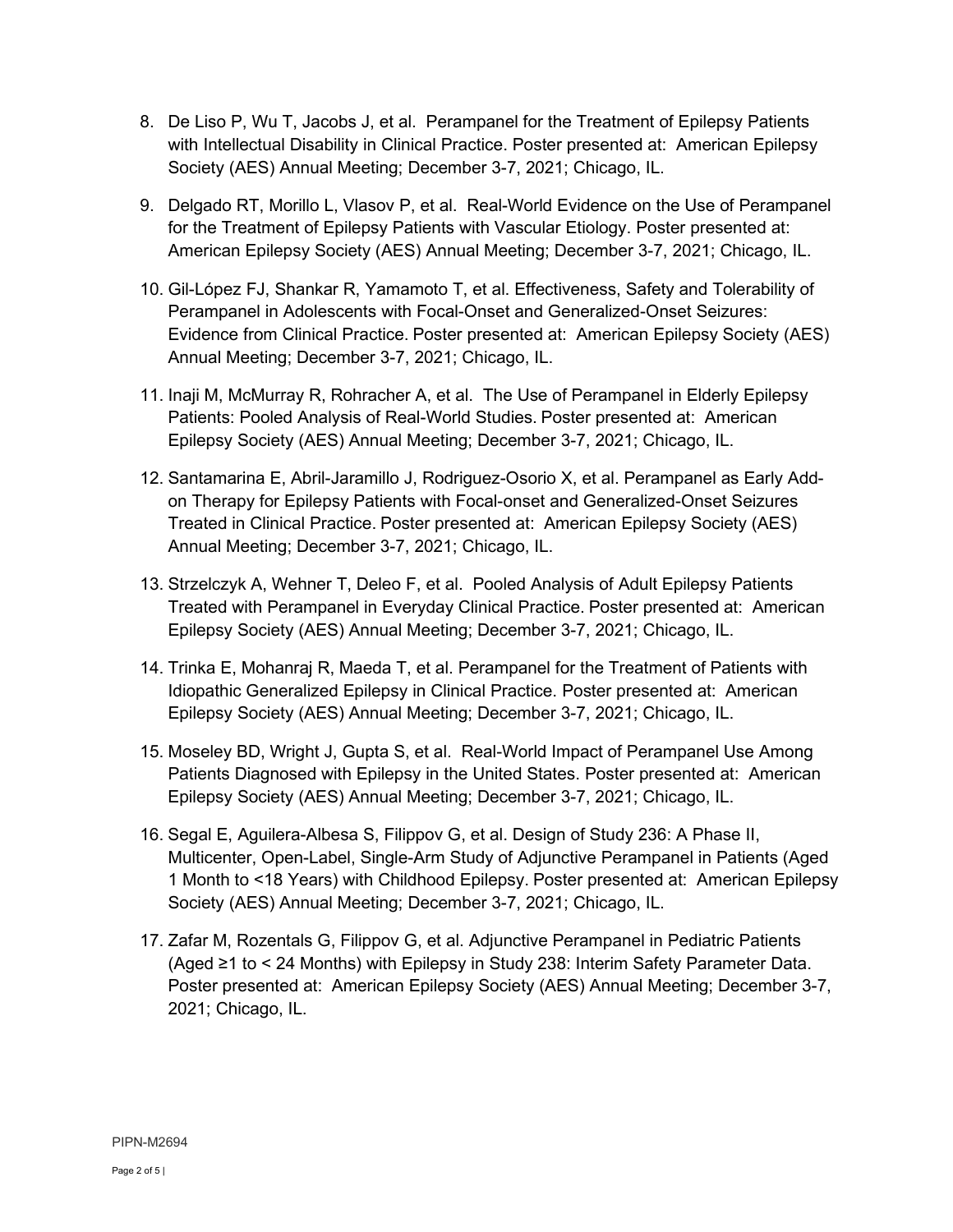- 18. Popli GS, Rozentals G, Filippov G, et al. Interim Safety Data of Adjunctive Perampanel in Patients (Aged ≥1 to < 24 Months) with Epilepsy in Study 238: Treatment-Emergent Adverse Events (TEAEs) of Interest and Serious TEAEs Case Studies. Poster presented at: American Epilepsy Society (AES) Annual Meeting; December 3-7, 2021; Chicago, IL.
- 19. Leppik IE, Wechsler RT, Seo D, et al. Perampanel in Elderly Patients: An Overview of Data from Studies 307, 335, 412, 342, and 506. Poster presented at: American Epilepsy Society (AES) Annual Meeting; December 3-7, 2021; Chicago, IL.
- 20. Omatsu H, Watanabe T, Kira R, et al. Long-Term (52 Weeks) Evaluation of Adjunctive Perampanel on Mental Health in Pediatric Japanese Patients with Focal-Onset Seizures in Study 311. Poster presented at: American Epilepsy Society (AES) Annual Meeting; December 3-7, 2021; Chicago, IL.
- 21. Malhotra M, Nishida T, Lee SK, et al. Long-Term Seizure Freedom with Adjunctive Perampanel in Patients with Focal-Onset and Focal to Bilateral Tonic-Clonic Seizures: Post Hoc Analysis of Study 335 Open-Label Extension. Poster presented at: American Epilepsy Society (AES) Annual Meeting; December 3-7, 2021; Chicago, IL.
- 22. Ninomiya H, Kim JH, Lim SC, et al. Perampanel Plasma Concentrations and Clinical Effects Following 8-mg/day Monotherapy in Patients with Focal-Onset Seizures: Post Hoc Analysis of FREEDOM Study 342. Poster presented at: American Epilepsy Society (AES) Annual Meeting; December 3-7, 2021; Chicago, IL.
- 23. Kubota Y, Kim JH, Lim SC, et al. Perampanel Monotherapy for Focal-Onset Seizures: Post Hoc Analysis of Treatment-Emergent Adverse Events by Treatment Period During FREEDOM Study 342. Poster presented at: American Epilepsy Society (AES) Annual Meeting; December 3-7, 2021; Chicago, IL.
- 24. Yamamoto T, Lim SC, Ninomiya H, et al. Long-Term Efficacy and Safety of Perampanel Monotherapy in Patients with Newly Diagnosed/Currently Untreated Recurrent Focal-Onset Seizures: FREEDOM Study 342 Extension Phase. Poster presented at: American Epilepsy Society (AES) Annual Meeting; December 3-7, 2021; Chicago, IL.
- 25. Kim JH, Yamamoto T, Lim SC, et al. Long-Term Perampanel Monotherapy and Health-Related Quality of Life in Patients with Newly Diagnosed/Currently Untreated Recurrent Focal-Onset Seizures: FREEDOM Study 342 Extension Phase. Poster presented at: American Epilepsy Society (AES) Annual Meeting; December 3-7, 2021; Chicago, IL.
- 26. Rogin J, Samad O, Kumar D, et al. Safety of Perampanel (Monotherapy/First Adjunctive) by Titration and Maintenance Periods in Patients with Focal-Onset or Generalized Tonic-Clonic Seizures: Results from the Phase IV ELEVATE Study. Poster presented at: American Epilepsy Society (AES) Annual Meeting; December 3-7, 2021; Chicago, IL.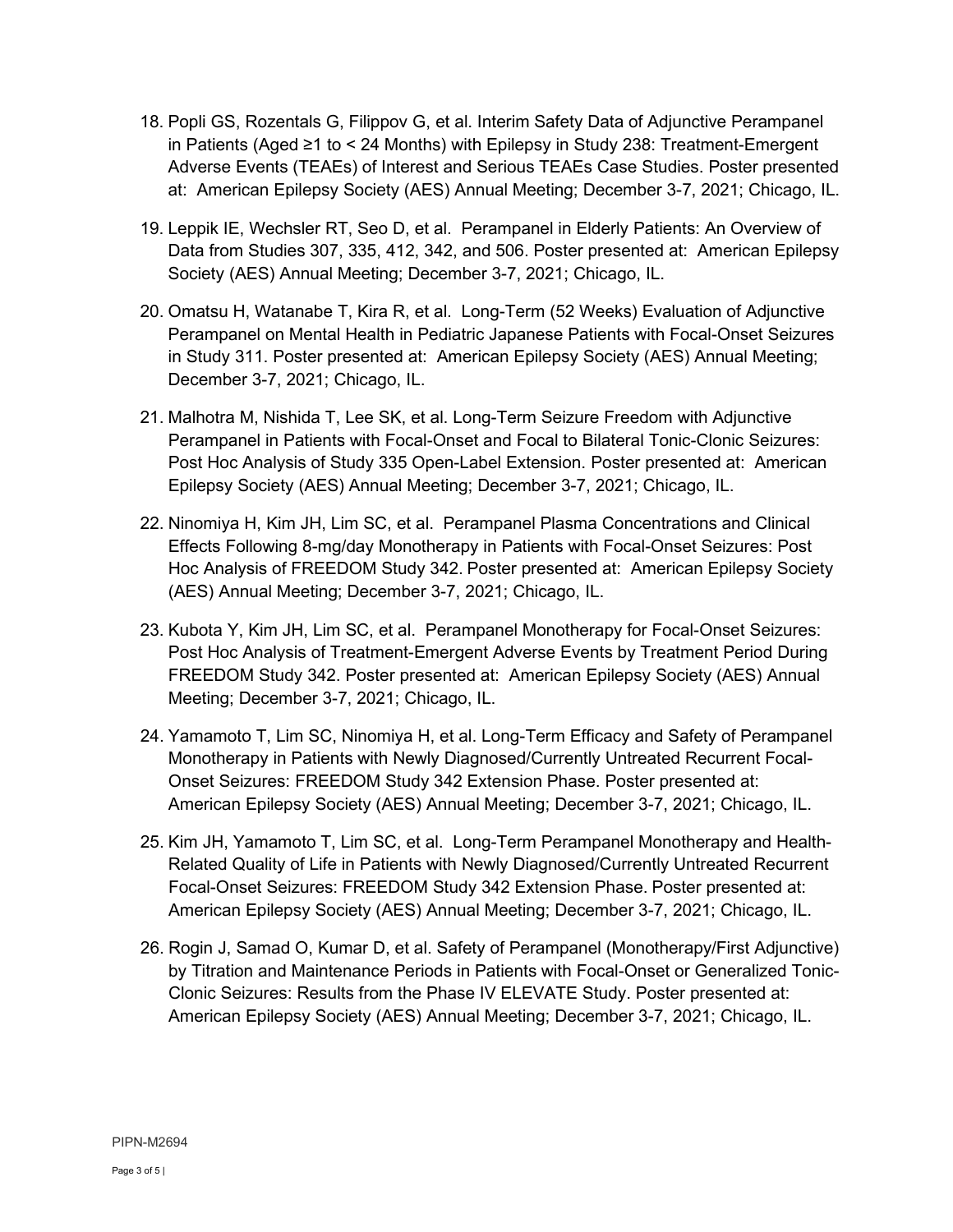- 27. Kang JY, Samad O, Kumar D, et al. Assessment of Cognition (EpiTrack®) and Depression (Beck Depression Inventory-II) Following Perampanel (Monotherapy/First Adjunctive) in Patients with Epilepsy Enrolled in the ELEVATE Phase IV Study. Poster presented at: American Epilepsy Society (AES) Annual Meeting; December 3-7, 2021; Chicago, IL.
- 28. Bakerywala R, Samad O, Kumar D, et al. Use of the Columbia-Suicide Severity Rating Scale to Evaluate Suicidality Among Patients with Focal-Onset or Generalized Tonic-Clonic Seizures Enrolled onto the Perampanel ELEVATE 410 Phase IV Study. Poster presented at: American Epilepsy Society (AES) Annual Meeting; December 3-7, 2021; Chicago, IL.
- 29. Punia V, Samad O, Kumar D, et al. ELEVATE Study 410: Perampanel as Monotherapy or First Adjunctive Therapy in Patients with Focal-Onset Seizures or Generalized Tonic-Clonic Seizures: Analysis by Patient Age. Poster presented at: American Epilepsy Society (AES) Annual Meeting; December 3-7, 2021; Chicago, IL.
- 30. Klein P, Samad O, Kumar D, et al. ELEVATE Study 410: Phase IV Study of Perampanel as Monotherapy or First Adjunctive Therapy in Patients Aged ≥4 Years with Focal-Onset Seizures or Generalized Tonic-Clonic Seizures. Poster presented at: American Epilepsy Society (AES) Annual Meeting; December 3-7, 2021; Chicago, IL.
- 31. Biton V, Samad O, Kumar D, et al. ELEVATE Study 410: Phase IV Study of Perampanel as Monotherapy or First Adjunctive Therapy in Patients Aged ≥4 Years with Epilepsy: Quality of Life and Sleep Results. Poster presented at: American Epilepsy Society (AES) Annual Meeting; December 3-7, 2021; Chicago, IL.
- 32. Kim DW, Meletti S, Punia V, et al. Safety and Efficacy of Perampanel as First Adjunctive Therapy in Patients with Focal-Onset Seizures or Generalized Tonic-Clonic Seizures: Results from Studies 412, 501, and 410. Poster presented at: American Epilepsy Society (AES) Annual Meeting; December 3-7, 2021; Chicago, IL.
- 33. Giallonardo AT, Aguglia U, Goldman S, et al. Effect of Low-Dose (4-mg/day) Perampanel on Efficacy and Safety Outcomes from A Mirroring Clinical Practice Study of Adjunctive Perampanel in Adults and Adolescents (AMPA) with Focal-Onset Seizures. Poster presented at: American Epilepsy Society (AES) Annual Meeting; December 3-7, 2021; Chicago, IL.
- 34. Mecarelli O, Goldman S, Patten A, et al. Effect of Age on Efficacy and Safety Outcomes from A Mirroring Clinical Practice Study of Perampanel in Adults and Adolescents (AMPA). Poster presented at: American Epilepsy Society (AES) Annual Meeting; December 3-7, 2021; Chicago, IL.
- 35. Gentile A, Gennaro GD, D'Aniello A, et al. Final Results of A Mirroring Clinical Practice Study of Perampanel in Adults and Adolescents (AMPA): A Real-Life, Observational Study of Adjunctive Perampanel for Focal-Onset Seizures. Poster presented at: American Epilepsy Society (AES) Annual Meeting; December 3-7, 2021; Chicago, IL.